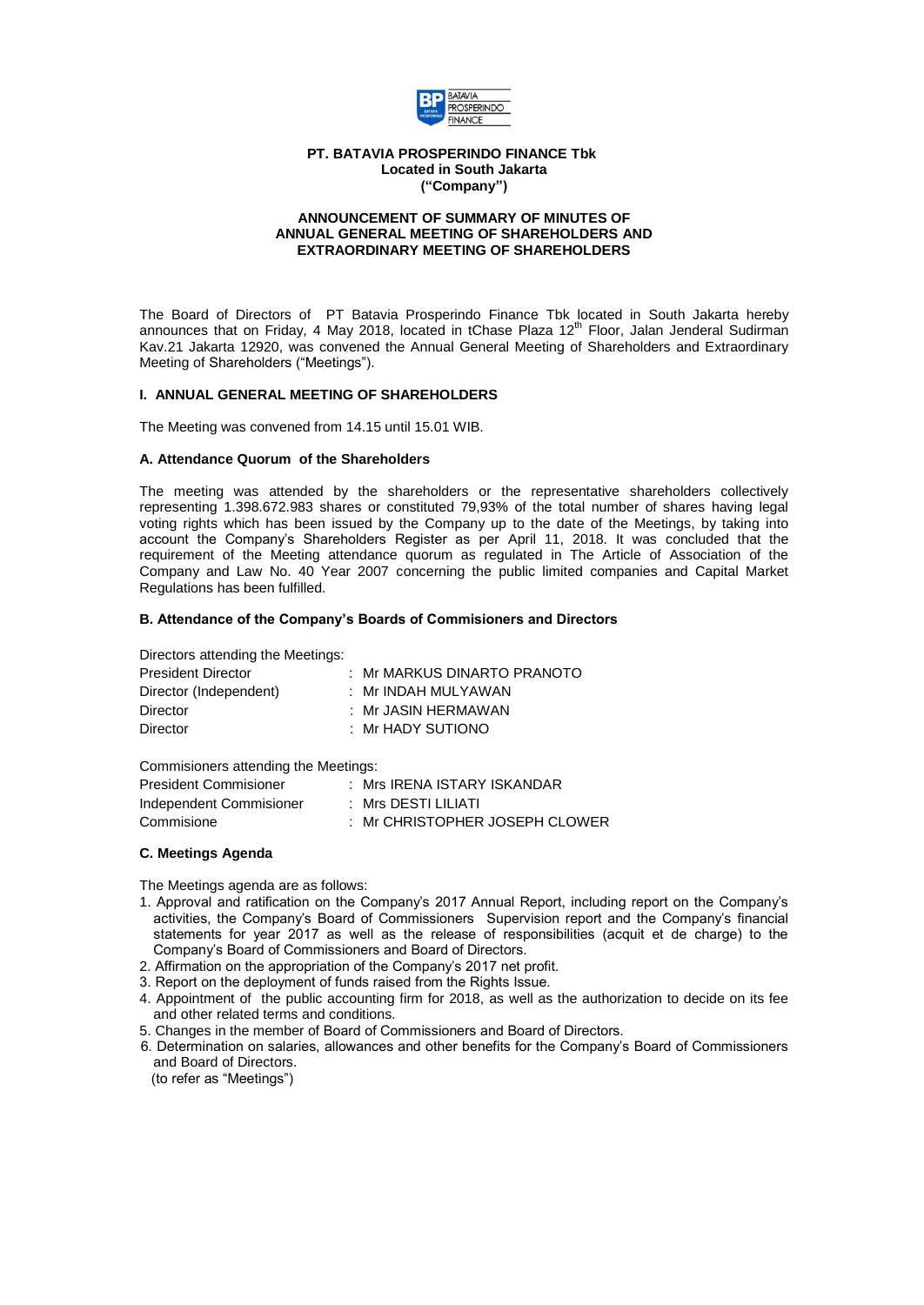## **D. Interview Session**

The shareholders or the representative shareholders were given the opportunity to raise questions and/or give input for each of Meetings agenda; none noted.

# **E. Resolution Mechanism**

Mechanism to adopt resolution in the Meetings was conducted by deliberation to reach consensus. But in the event that the deliberation to reach consensus cannot be reached then the resolution was conducted by voting.

# **F. Meetings Resolution**

The resolutions of the Meetings are as follows:

## **Meetings agenda point 1 until 6:**

- There were no shareholders and representative shareholders voted disagree
- There were no shareholders and representative shareholders voted abstain
- All shareholders and representative shareholders voted agree
- It was concluded that the Meetings resolution reached by consensus

# **Meetings Resolution:**

- 1. To approve the Company's 2017 Annual Report, including report on the Company's activities, the Company's Board of Commissioners Supervision report and the Company's financial statements for year 2017 as well as releasing the responsibilities (acquit et de charge) to the Company's Board of Commissioners and Board of Directors.
- 2. To approve the use of the Company's net profit for the fiscal year 2017 as follows:
	- a. Not to distribute cash dividends to the shareholders of the Company;
	- b. Rp.86.295.159.628, entered and recorded as retained earnings, to increase working capital of the Company;
- 3. Approval of the report and accountability on the utilization of funds acquired from Rights Issue II and Penawaran Umum Obligasi Berkelanjutan I Batavia Prosperindo Finance Tahap II Tahun 2017 which has been fully utilized.
- 4. To grant the authority to the Boards of Director the appointment of the public accounting firm for 2018, as well as the authorization to decide on its fee and other related terms and conditions.
- 5. a. Providing full redemption and discharge (release) to the members of the Board of Directors and Board of Commissioners whose term of office shall terminate immediately after the closing of this Meeting, for the actions of management and supervision which have been carried out during the conduct of his or her office, provided that such action is reflected in a book or records of the Company;

b. Raises again:

Mr. MARKUS DINARTO PRANOTO as President Director;

Mr. INDAH MULYAWAN as the Director;

Mr. HADY SUTIONO as the Director;

Mrs. IRENA ISTARY ISKANDAR as the President Commissioner;

Mr. CHRISTOPHER JOSEPH CLOWER as Commissioner;

Mrs. DESTI LILIATI as Independent Commissioner;

 - as well as reappoint and appoint Mr. JASIN HERMAWAN as the Independent Director of the Company as of the closing of this Meeting, further stipulating the composition of the Board of Directors and Board of Commissioners of the Company effective from the closing of this Meeting until the closing of the Annual General Meeting of Shareholders of the Company in 2023, the following: Board of Directors:

President Director: Mr. MARKUS DINARTO PRANOTO

Director: Tuan INDAH MULYAWAN

Director (Independent): Mr. JASIN HERMAWAN

Director: Mr. HADY SUTIONO

Board of Commissioners :

President Commissioner: Mrs. IRENA ISTARY ISKANDAR

Commissioner: Mr. CHRISTOPHER JOSEPH CLOWER

Commissioner (Independent): Mrs DESTI LILIATI

c. To grant the authority and power to the Board of Directors of the Company, with the right of substitution, to declare the decision on the composition of the Board of Directors and Board of Commissioners of the Company in the deed made before the Notary, and to notify it to the competent authorities, and to perform all and every necessary action in respect of such decisions in accordance with prevailing laws and regulations;

- 6. a. To set salaries and/or other remuneration for Boards of Commisioners for the year 2018, to be the same with previous year (year 2017) with the increase not more than 8% from year 2017, and to grant the authority to the Boards Of Commisioners Meeting to set the allocation, with due observance from the Remuneration Committee recommendation.
	- b. To grant authority to the Boards of Commisioners to set the honorarium, salaries and/or other remunerations for the Boards of Directors, with due observance from the Remuneration Committee recommendation.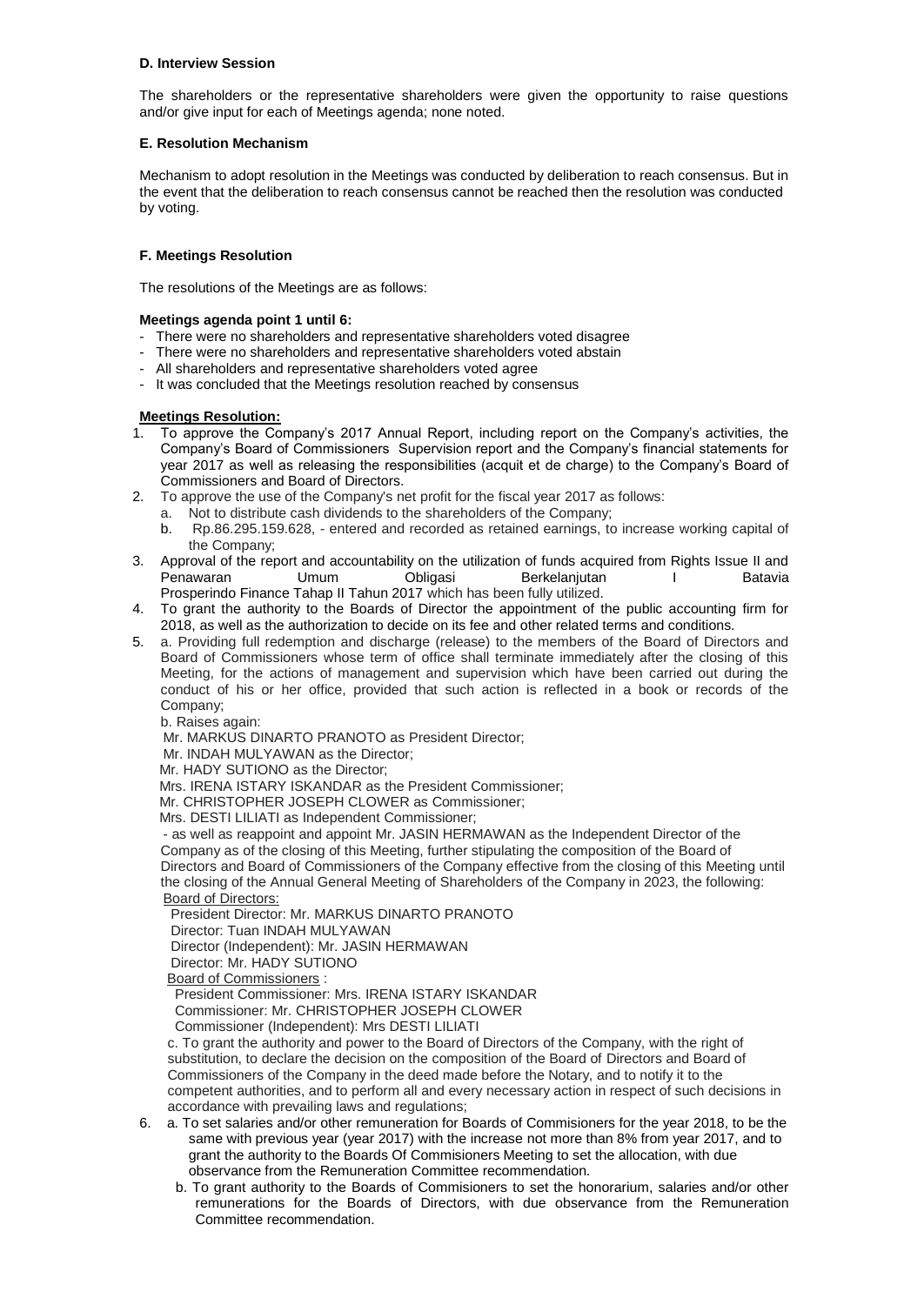# **II. EXTRAORDINARY MEETING OF SHAREHOLDERS**

The meeting was convened from 15.08 until 15.15 WIB.

## **A. Attendance Quorum of the Shareholders**

The meeting was attended by the shareholders or the representative shareholders collectively representing 1,398,673,183 shares or constituted 79,93% of the total number of shares having legal voting rights which has been issued by the Company up to the date of the Meetings, by taking into account the Company's Shareholders Register as per April 11, 2018. It was concluded that the requirement of the Meeting attendance quorum as regulated in The Article of Association of the Company and Law No. 40 Year 2007 concerning the public limited companies and Capital Market Regulations has been fulfilled.

### **B. Attendance of the Company's Boards of Commisioners and Directors**

Directors attending the Meetings:

| <b>President Director</b> | : Mr MARKUS DINARTO PRANOTO |
|---------------------------|-----------------------------|
| Director (Independent)    | : Mr INDAH MULYAWAN         |
| Director                  | : Mr JASIN HERMAWAN         |
| <b>Director</b>           | : Mr HADY SUTIONO           |

Commisioners attending the Meetings:

| <b>President Commisioner</b> | : Mrs IRENA ISTARY ISKANDAR               |
|------------------------------|-------------------------------------------|
| Independent Commisioner      | : Mrs DESTI LILIATI                       |
| Commisione                   | $\therefore$ Mr CHRISTOPHER JOSEPH CLOWER |

### **C. Meetings Agenda**

Approval to pledge more than half (1/2) or all of the Company's assets in relation to bond issuance as well as loan facilities from banks and/or other financial institutions.

#### **D. Interview Session**

The shareholders or the representative shareholders were given the opportunity to raise questions and/or give input for each of Meetings agenda; none noted.

## **E. Resolution Mechanism**

Mechanism to adopt resolution in the Meetings was conducted by deliberation to reach consensus. But in the event that the deliberation to reach consensus cannot be reached then the resolution was conducted by voting.

#### **F. Meetings Resolution**

The resolutions of the Meetings are as follows:

#### **Meetings agenda:**

- There were no shareholders and representative shareholders voted disagree
- There were no shareholders and representative shareholders voted abstain
- All shareholders and representative shareholders voted agree
- It was concluded that the Meetings resolution reached by consensus

## **Meetings Resolution:**

- a. To approve the pledging more than half (1/2) or all of the Company's assets in relation to bond issuance as well as loan facilities from banks and/or other financial institutions;
- b. To grant authority to the Boards of Directors, to take required actions regarding the pledging of the Company's assets, with due observance to the applicable regulations.